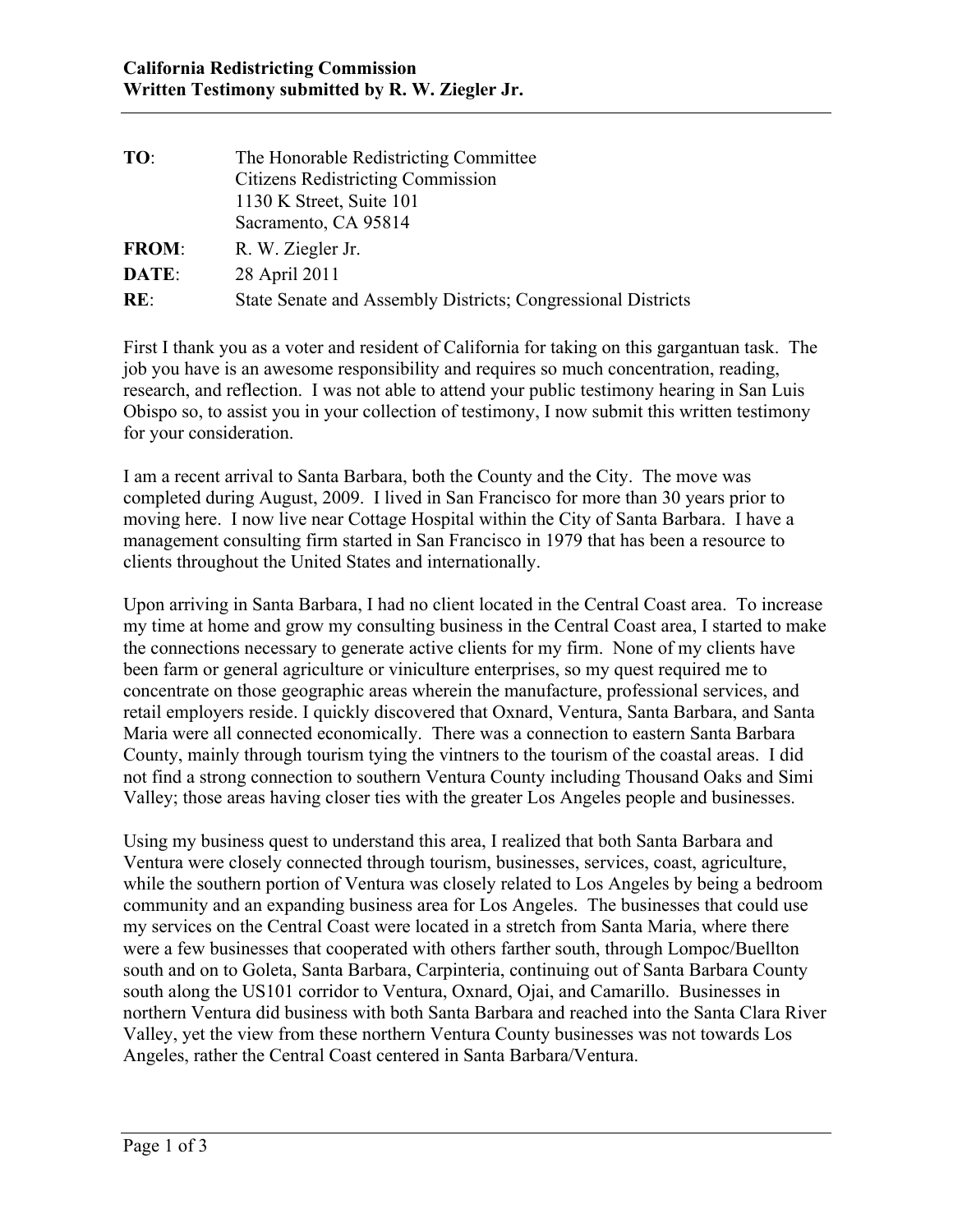Ventura and Santa Barbara Counties are connected along the coast: the businesses are similar and interact; the environment is similar, mostly coastal development backing up to the inland; and culturally, with schools and universities surrounding vibrant urban areas. The more I interact with the businesses and people of the area, the more I understand that both mountains, some agriculture mixed in near the coast, becoming more ubiquitous as one moves

 I found within the Ventura/Santa Barbara areas that the law community, the accounting community, the real estate community, and even the medical community are one continuous semi-urban area functioning as a greater community with communities of interest included therein.

 biases. Rather, my observations are formed from actually seeking out the connections of businesses and people, and as I make these connections, the activities naturally lead to observing the symbiotic interpersonal connections. The coastal counties of Ventura and Santa people commute into Santa Barbara from Ventura every day), and share cultural institutions and activities. Looking at the redistricting priorities published by the Commission, my experience as stated above shows Ventura and Santa Barbara have Being relatively new to the area, my observations are not burdened by personal or political Barbara share similar governmental duties, similar business problems, similar environmental concerns, similar housing issues, similar commuting issues (CalTrans says that 45,000+

- 1) geographic connectivity;
- 2) social and economic connectivity;
- 3) similar lifestyles and interests;
- 2) social and economic connectivity;<br>3) similar lifestyles and interests;<br>4) shared affiliations and institutions within the area;<br>5) like urban and suburban agencies and services;
- 

transportation; 6) shared community parks, recreation, tourist destinations, ocean beaches, and wetlands; the coastal area also shares similar problems such as oil exploration and drilling, pumping and transmission, runoff into the ocean, potential tsunamis, and

 $\tau$ ) a similar area to the current representation; and, importantly,

8) similar community/business interests—businesses interacting as an ongoing exchange of supply and demand, social interaction, sharing of events, both business and social/cultural, schools interacting (Santa Barbara City College and Ventura County), all create the kind of communities of interest important to the Commission.

 the Santa Clara River Valley to Santa Maria satisfies the priorities enumerated above and allows for two Assembly Districts that would represent each county, northern Ventura and just one Assembly District, the natural division of southern Ventura from northern Ventura Ventura County may be approximately the right population to be used as a state Senate District or Congressional District. However, because of the business, cultural, commuting, servicing, and tourism continuity, combining *northern* Ventura and Santa Barbara as a voting district works for the larger districts. Creating two Assembly Districts along the coast from Santa Barbara, as separate, yet homogeneous areas. Since Ventura has too many people for fits the spheres of influence, businesses, and people of that county.